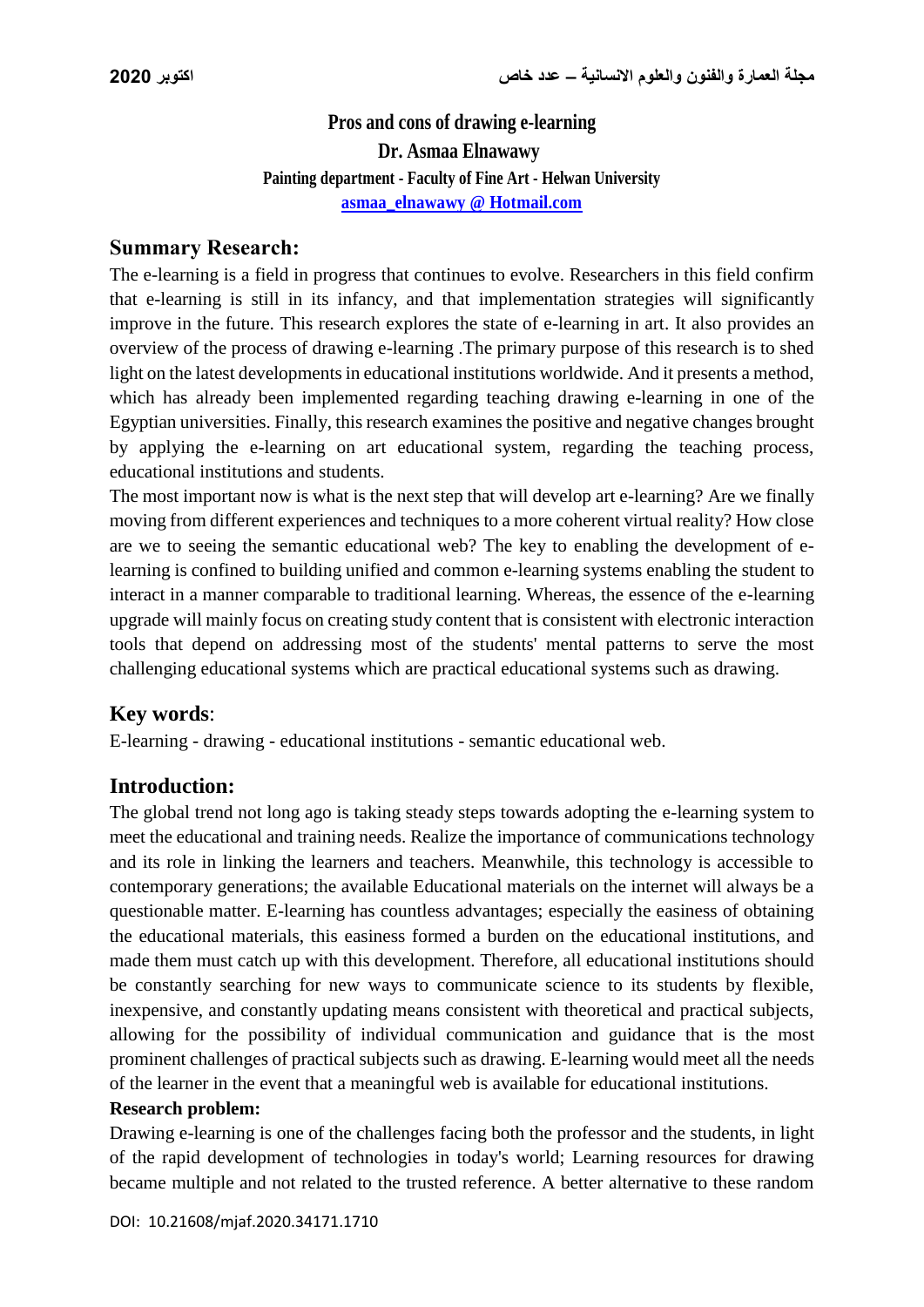materials is a trustworthy educational material linked to academic institutions, to meet the needs of teachers and learners alike. It provides them with the information they need with academic reference. How to communicate practical skills through e-learning is one of the most important challenges that will be addressed in the research.

# **Research aims:**

This research aims to identify the pros and cons of e-learning in general and drawing e-learning in particular, by presenting the capabilities that e-learning offers and the extent of its effectiveness, especially in practical approaches such as drawing.

# **Research Methodology:**

The content analysis methodology and the comparative approach.

# **Research importance:**

This research gains its importance from the importance of e-learning, whether in the current period (COVID 19 virus crises) where e-learning became the only alternative solution to formal education or before that, where e-learning became one of the ways to obtain educational certificates outside the learner's spatial pounders.

**Reasons for art e-learning:** E-learning has become a parallel tool for formal education in many international universities, as there are many learners who want to obtain knowledge regardless of where its experts. There are three main types (synchronous E- Learning, asynchronous E-Learning, and blended E-Learning).

**Requirements for teaching electronic drawing:** Internet is the largest database in the world, so it was natural for it to have this vast and diverse amount of educational materials, whether textual or visual, we can say that what is currently available on the Internet in the field of drawing education is advertising and marketing material for many institutions and Individuals, either for the purpose of marketing their teaching programs or for the purpose of fame. The real problem with those materials, that it does not give complete beneficial information. Also, most of the sites, which have these materials, lack a semantic structure that maintains the interconnection between its components and makes it easier for the serious learner to find the exact information he wishes to access. Scientists believe that searching on the Internet at the present time depends on semantic words, meaning that information is retrieved based on the text search available for all available links and addresses. And here we are talking about the semantic web as the third generation of the World Wide Web, which gives you information more coherently than the first and second generations.

**Techniques and media used in teaching electronic drawing globally:** Although research in teaching has begun to focus on military training reasons, this interest has focused on the importance of skills, which did not go into military skills to the extent that it focused on a lot of creative skills such as drawing, music, and writing, where the drawing is one of the most important arts that humans accept, as it is an art that has beneficial psychological dimensions, as it shows the ability to imagine, control the hand, and employ the artistic elements together, so the learner is a person who is able to integrate his artistic properties with each other, in order to produce an artwork Cultural, aesthetic, social and human dimensions. He is also a person with a great deal of sensitivity beneficial to society. Before we start talking about the techniques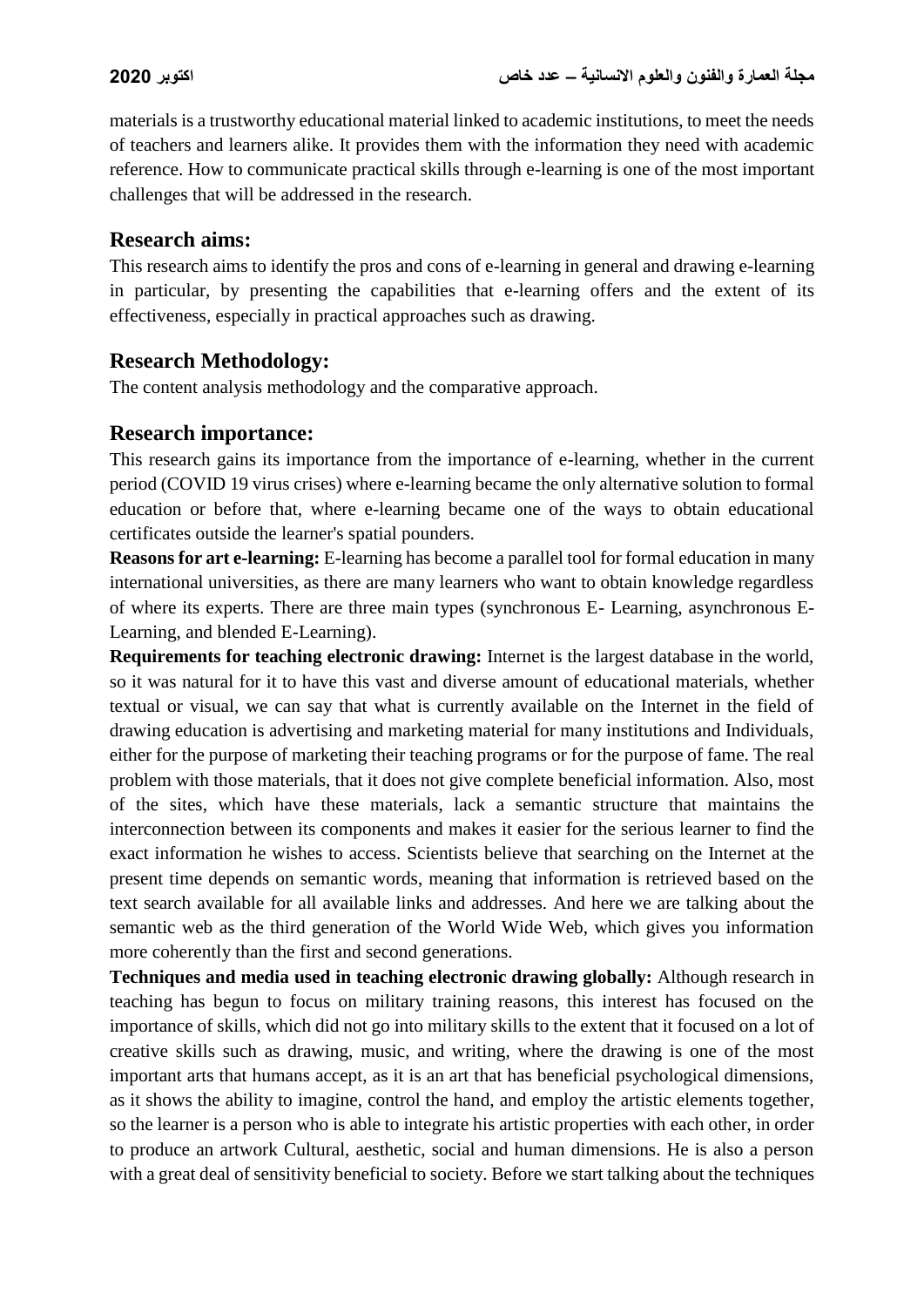and media used in learning to draw electronically, we must first talk about ways to prepare courses for drawing electronically.

**Methods of preparing electronic courses:** The most important element in the process of preparing electronic course materials is the hierarchy of converting the hard copy material to the e-material form. the process starting with the material Subjects Expert and then in cooperation with the Instructional Designer and the graphic designer, this team will achieve the best design, and then the role of the IT (Information Technology) start with uploading the material on the site, and doing the follow up regarding any potential technical problems, this process should end with an evaluation to maintain the good quality service.

# **Technologies and media used in e-learning:**

**Multimedia systems:** the development of multimedia systems, which are characterized by their ability to store information in its various forms, including sound, image, movement, written text, etc., and the ability to retrieve that information easily and conveniently, which increases its educational effectiveness.

**Computer educational programs:** The educational programs have two forms: the first one is simple, as this type of program aims to provide detailed basic information about the knowledge and concepts that the student must acquire, here the interaction between learners and the computer is at its minimum, and there is the second form of the programs, which designed for interactive purposes that builds on practicing exercises and skills that the learner is required to master in order to acquire and install information and skills the student has received on certain topics like drawing.

**Semantic Web:** The semantic web is the effective and optimal solution for e-learning, compared to what happened under the circumstances of the crisis of the spread of the Covid 19 virus, and formal education turned into electronic education overnight, as teachers used all available electronic means to deliver scientific materials to their students; All of these methods are available on the semantic web**.**

**Semantic Web Goals:** One of the main goals of Semantic Web Design and Technologies is to help create maps of data and information on the Internet to sincenrize the key words entry in a beneficial way for the researcher

**Electronic library:** The electronic library is considered one of the main elements in the success of e-learning, as it supports the decisions and material provided to learners. It is one of the most e-learning tools that benefit from the research capabilities of the semantic web,

**An actual experience that has been practiced in teaching electronic drawing:** In light of the crisis of COVID 19 virus, and the necessity of transferring all decisions electronically. The course of the natural elements of the first group at the Canadian University of Al-Ahram was converted into an electronic format, it was necessary to look at this electronic transformation on several axes (material, learning strategies, follow-up, and transfer of practical experiences, evaluation, and tests). Below you will find some examples of students' assignments made using e-learning and en e- exam**.**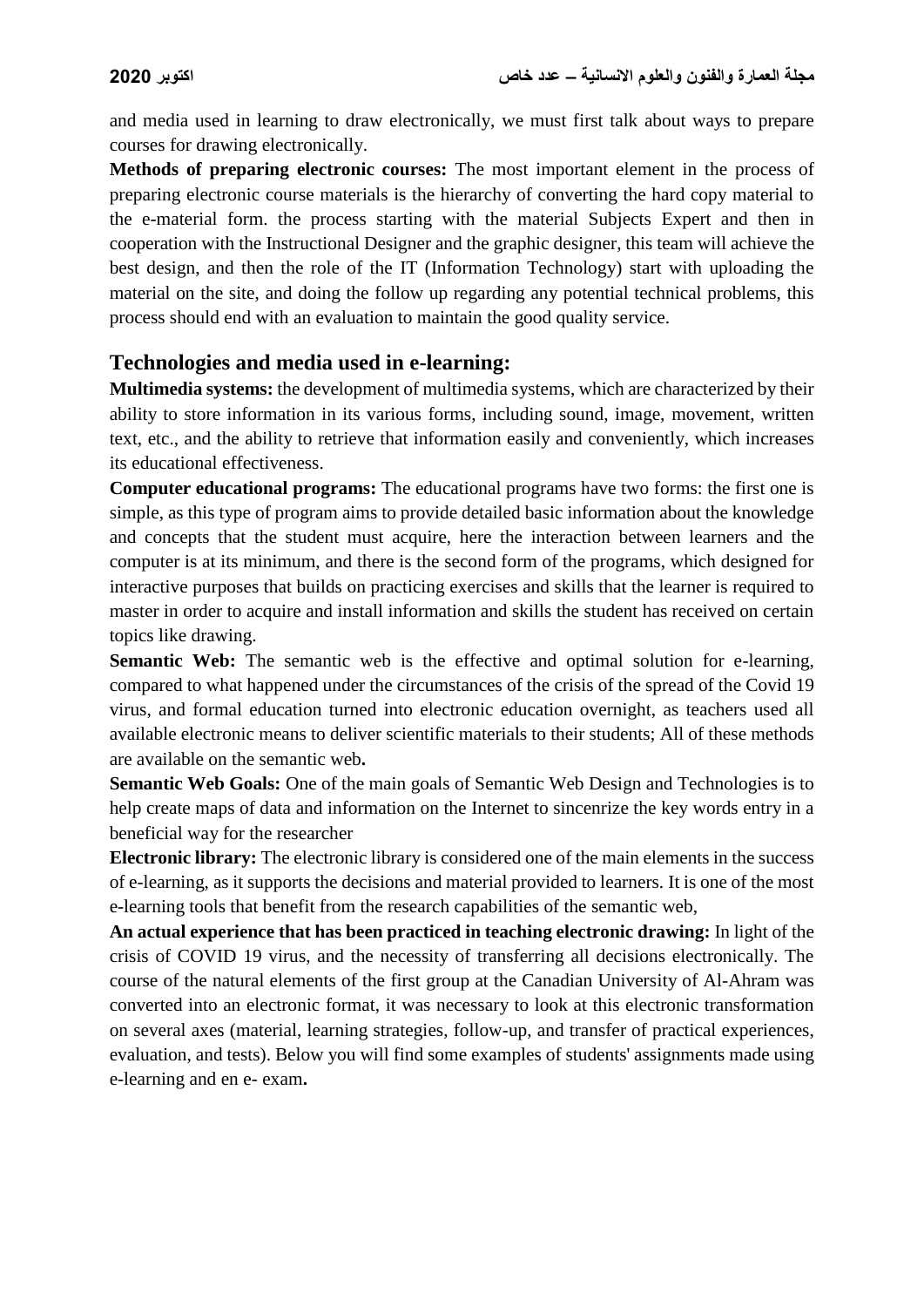

**Figures (3) (4) - Directing Students Using asynchronous e-learning.**



**Figures (5) (6) - Directing students using Synchronous E- Learning.**



**Figures No. (7) (8) - the final project for Some students.**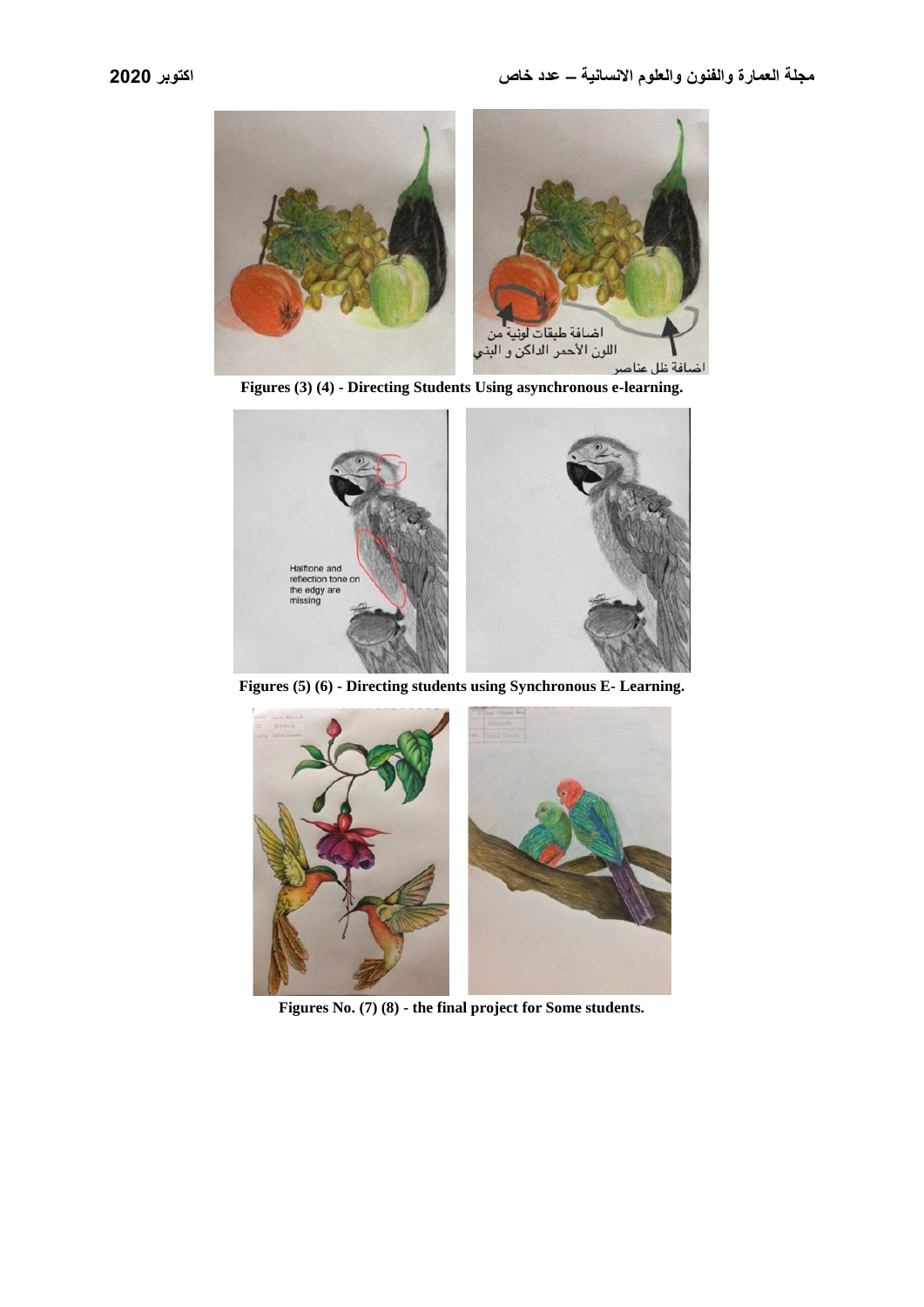| University Ahram Canadian<br>Faculty: design and innovative art                                                                                                        |  | Time:2 hours<br>From to                                                                                                                                                                                                                                                           |                                                                                                                                                                                            |
|------------------------------------------------------------------------------------------------------------------------------------------------------------------------|--|-----------------------------------------------------------------------------------------------------------------------------------------------------------------------------------------------------------------------------------------------------------------------------------|--------------------------------------------------------------------------------------------------------------------------------------------------------------------------------------------|
| Syllabus: Natural elements                                                                                                                                             |  | 10am : 12 am                                                                                                                                                                                                                                                                      |                                                                                                                                                                                            |
| Code: 845103                                                                                                                                                           |  | Grades: 60                                                                                                                                                                                                                                                                        |                                                                                                                                                                                            |
| Student name                                                                                                                                                           |  |                                                                                                                                                                                                                                                                                   | a Paul Ceganne.                                                                                                                                                                            |
| National Id                                                                                                                                                            |  |                                                                                                                                                                                                                                                                                   | b. Georges Brague.                                                                                                                                                                         |
| Collage Id                                                                                                                                                             |  |                                                                                                                                                                                                                                                                                   | c.Pablo Picasso.                                                                                                                                                                           |
| Digital signature                                                                                                                                                      |  |                                                                                                                                                                                                                                                                                   |                                                                                                                                                                                            |
|                                                                                                                                                                        |  |                                                                                                                                                                                                                                                                                   | 9) This art work belongs to                                                                                                                                                                |
|                                                                                                                                                                        |  |                                                                                                                                                                                                                                                                                   |                                                                                                                                                                                            |
| ÷<br>choices (a, b or c):<br>1) A tertiary color is made by mixing an<br>next to it on the color wheel.<br>to it on the color wheel.<br>next to it on the color wheel. |  | Choose the wright answer by drawing a circle on one of the<br>a, equal quantity of a secondary color with color with the tertiary<br>b. equal quantity of a primary color with color with the tertiary next<br>c. equal quantity of a primary color with color with the secondary | a. analytic cubism.<br>b. Synthetic Cubism.<br>c. Constructive cubism.                                                                                                                     |
|                                                                                                                                                                        |  | 2) (It is an arrangement of the primary colors (red, yellow and<br>blue) and the secondary colors (orange, green and violet), from                                                                                                                                                | 10) (An artistic context refers to the light and dark values used to<br>render a realistic object, or to create an abstract composition.),<br>the previous definition is the definition of |
|                                                                                                                                                                        |  | which all others, including the greys, browns and neutral colors,                                                                                                                                                                                                                 | a. Tone                                                                                                                                                                                    |
|                                                                                                                                                                        |  | are mixed), the previous definition is the definition of                                                                                                                                                                                                                          | b. Value.                                                                                                                                                                                  |
| a. The color wheel.<br>b. secondary colors.                                                                                                                            |  |                                                                                                                                                                                                                                                                                   | C. Tint.                                                                                                                                                                                   |

**Figures No. (9) (10) – Multiple choice electronic test.**

**Pros of learning to draw in general :** Learning to draw is considered one of the learning art basics. It is one of the most essential activities used in childhood to prepare the child for the educational process. Drawing is an automatic action that most people do in leisure and during busyness. It is one of the most popular practices that help a person to enter into a flow state. There is a huge amount of drawing benefits as a personal analysis tool, and drawing can be beneficial for the health of the mind. Just by watching art you will release all the tension and Overcomes and defeats any feeling of stress. The Benefits of drawing in fighting some diseases like Alzheimer's are remarkable.

**The pros of e-learning in general and drawing e-learning in particular:** E-learning made learning more enjoyable through using educational applications over tablets, video, while the visual and audio effects accompanying them, a lot of drawing applications and drawing art tutorials are available in a very professional and enjoyable way over these apps. As a result of the availability of having some of the educational applications on the learners' phones, the learning process becomes easier and somehow this easiness increased their motivation towards learning-learning increased the ability of learners to reach a large and qualitative amount of information-learning contributes to overcoming the barriers of space and time obstacle, as technology contributes to the continuity of the education process, and this is what appeared in the crisis of the spread of COVID 19 virus, where all the traditional curricula were converted into electronic ones.

**The cons of e-learning in general and drawing e-learning in particular:** One of the most noticeable weaknesses in e-learning is the weakness of direct interaction between teachers and learners. This point will strongly influence the focus of learners while receiving knowledge and skills during the learning process. , learners learn a lot, throughout discussions, and listening especially on practical materials like drawing. The tendency of isolation is the second most obvious negative effect of e-learning. Much of the learning pleasure lies in communicating with peers and making friends. E-learning affects life experiences in general, and it affects the idea of social intelligence as a result of the individual's limited interaction with other people. The use of e-learning may lead to a weak motivation towards learning, as there is no positive competition spirit due to lack of contact with peers. Finally, it provides information to students